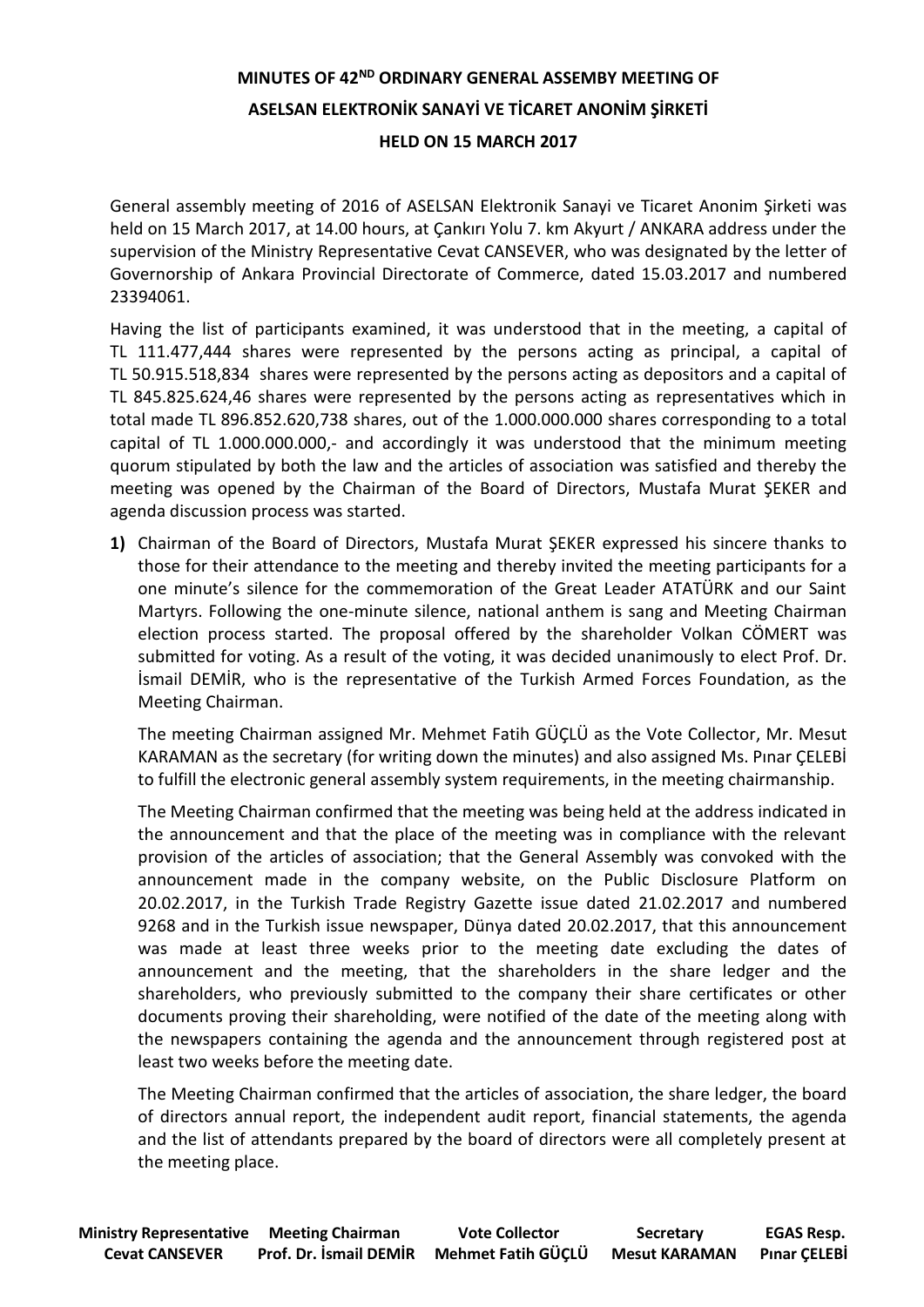The Meeting Chairman confirmed that the executive members and the members of board of directors and the independent auditor were present at the meeting. The Meeting Chairman also informed the physically attending shareholders about the electronic general assembly procedure.

The Meeting Chairman made the items of the agenda read and asked the shareholders whether they have any proposal for amendments regarding the order of the discussion of agenda topics. Since there were no proposals, the Ordinary General Assembly Agenda was started to be discussed in the order previously announced.

- **2)** The Annual Report for the fiscal year 2016 prepared by the Board of Directors was read. The Meeting Chairman asked if there was anyone who would like to speak regarding the agenda. As there were no proposals, the negotiation of topic 3 of the agenda was passed on to.
- **3)** The independent audit report with respect to 1 January 31 December 2016 fiscal year prepared by the Independent External Audit Company Akis Bağımsız Denetim ve Serbest Muhasebecilik Mali Müşavirlik A.Ş. (KPMG) was read.
- **4)** The Consolidated Balance Sheet and Income Statement in compliance with the Communique of the Capital Markets Board with Serial:II and Number:14.1 with the Balance Sheet and the Income Statement in compliance with the General Communique on Accounting System Application were read. The Meeting Chairman asked if there was anyone who would like to speak regarding the agenda. The Meeting Chairman submitted the agenda for negotiation. As there were no proposals, the voting was started. As a result of the voting, the financial statements for the fiscal year 2016 were approved with 896.582.620,738 affirmative votes against 270.000 negative vote.
- **5)** Acquittal of the members of Board of Directors on operations and accounts of the company for the fiscal year 2016 was put to voting. As a result of the voting, the members of Board of Directors were acquitted with 896.572.420,738 affirmative votes against 280.200 negative vote.
- **6)** The Meeting Chairman had the Board of Directors' proposal for profit distribution, which was also included in the 2016 annual report, and the Turkish Armed Forces Foundation's proposal, read and put to vote separately. Accordingly the proposal of the Board of Directors was declined with 845.997.097,904 negative votes against 50.905.393,834 affirmative votes; and the proposal of the Turkish Armed Forces Foundation was accepted with 896.776.229,294 affirmative votes against 76.391,444 negative votes.

Accordingly, of the net profit after the taxes and legal liabilities to be paid are deducted from the profit of period that is generated by our company from its 2016 activities;

- **-** In accordance with Article 519/(1) of the Turkish Commercial Code, General Legal Reserves amounting to TL 26.703.481,27 is going to be allocated,
- **-** Net distributable profit to the shareholders for the period, calculated in the framework of the profit distribution regulations and decisions of the Capital Markets Board is proposed as:

Gross profit, TL 75.500.000,- (TL Kurus 7,55 per share of TL 1 and 7,55% on the basis of the capital) (net profit TL 64.175.000, $-$  Kurus 6,4175 per share of TL 1 and 6,4175% on the basis of the capital) as in the form of cash,

- **-** In accordance with Article 519/(2) of the Turkish Commercial Code, General Legal Reserves amounting to TL 2.550.000,- is going to be allocated,
- **-** The remaining profit is going to be allocated as Extraordinary Legal Reserves,

| <b>Ministry Representative Meeting Chairman</b> |                               | <b>Vote Collector</b>            | Secretary | <b>EGAS Resp.</b>   |
|-------------------------------------------------|-------------------------------|----------------------------------|-----------|---------------------|
| <b>Cevat CANSEVER</b>                           | <b>Prof. Dr. Ismail DEMIR</b> | Mehmet Fatih GÜÇLÜ Mesut KARAMAN |           | <b>Pinar CELEBİ</b> |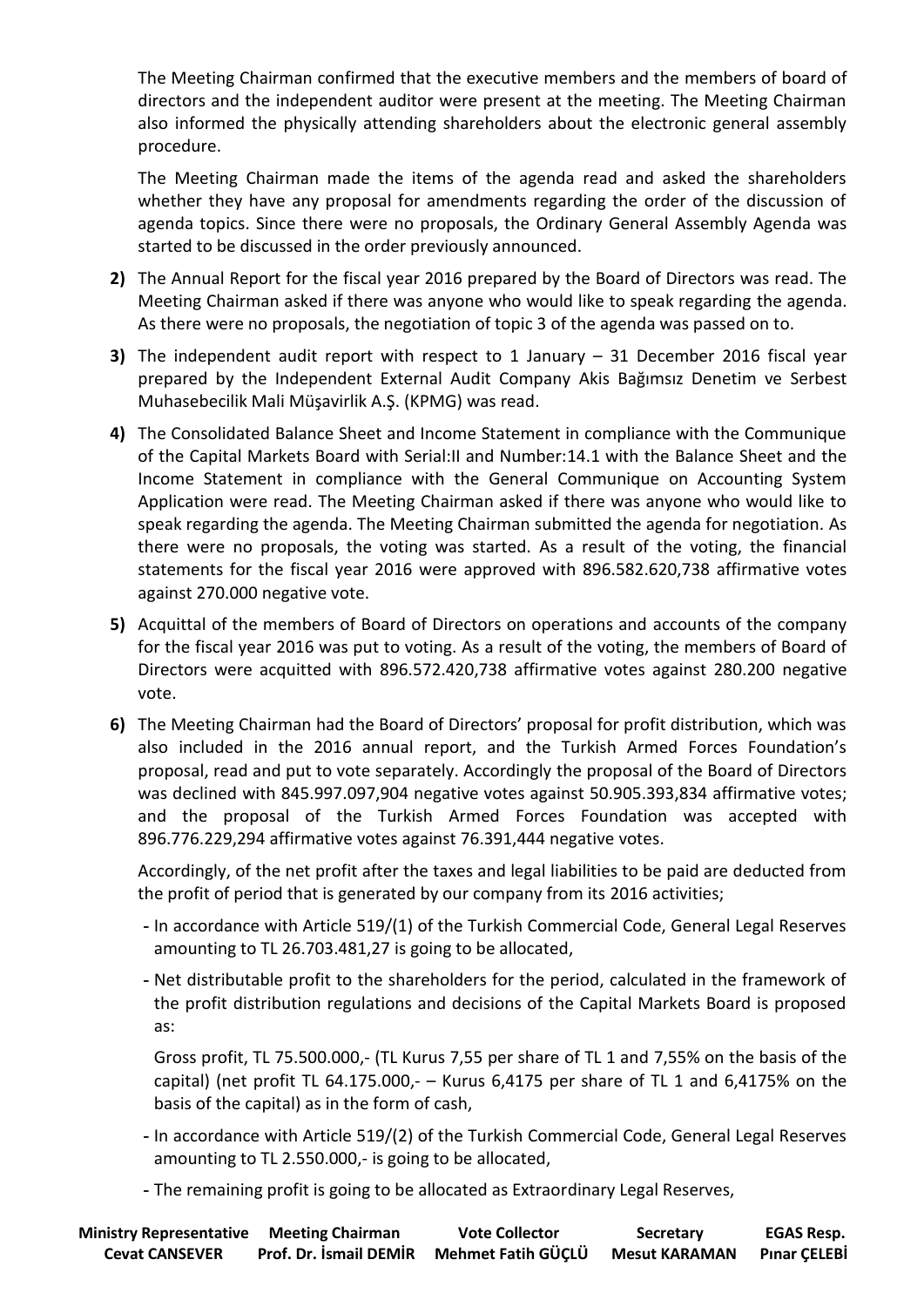and distribution of the dividends to the shareholders are planned to be made in three equal portions as of 8 June 2017, 14 September 2017 and 14 December 2017.

**7)** Regarding the election of the members of the Board of Directors; the proposal submitted by the Turkish Armed Forces Foundation Representative was read. It was decided with 861.359.840,738 affirmative votes against 35.492.780 negative votes that the Board of Directors members Mr. Mustafa Murat ŞEKER (RTIDN: 25240920666) and Mr. Murat ÜÇÜNCÜ's (RTIDN: 35300226966) terms of duty would be extended for another year and Mr. Haluk GÖRGÜN (RTIDN: 49357231712), Mr. Emin Sami ÖRGÜÇ (RTIDN: 10822829574), Mr. Ercan TOPACA (RTIDN: 15097533294) and Mr. Bayram GENÇCAN (RTIDN: 10582227108) would be elected to serve for a one year period.

One of our shareholders, Sevda ALKAN has stated that; according to CMB Corporate Governance Principles, women members shall be taking place in the Board, with a suggestion of 25% of the Board of Directors at the minimum, and asked about the target and compliance policy regarding this principle. Turkish Armed Forces Foundation Representative replied as: "There are currently 6 members nominated by the Foundation's privilege. Due to the position of ASELSAN, it is appropriate for our retired army officers to take part. For this reason, there are no women members. There are no women applicants among the independent member candidates. He also added that, the Foundation shall be advised regarding the subject of women board members".

Nazım ALTINTAŞ, who was one of the 7 Independent Board Members, who have been determined by the Board of Directors and approved by the Capital Markets Board and announced to the public in accordance with the Corporate Governance Principles, has withdrawn from his application for the independent board member with a petition granted to the chairman of the general assembly meeting. Among the nominees, Ziya AKBAŞ received 861.343.449,294 votes, Ercümend ARVAS received 861.349.640,738 votes, Sami KARACAN received 15.473.614,28 votes, Abdullah Cengiz MAKAS received 15.465.442,834 votes, İbrahim ÖZKOL received 861.349.640,738 votes and Güven SAYILGAN received 15.474.642,834 votes. Within this scope, Ziya AKBAŞ (RTIDN: 26105331528), Ercümend ARVAS (RTIDN: 24968360020) and İbrahim ÖZKOL (RTIDN: 33862801270), who received the highest votes, were elected to serve as Independent Members of the Board of Directors for a period of 1 year each.

- **8)** Regarding the remuneration appraised for the Board of Directors Members, the proposal submitted by the Turkish Armed Forces Foundation Representative was read. As a result of the voting, it was decided with 887.224.080,738 affirmative votes against 9.628.540 negative votes that the payment of monthly net TL 3.000.- (three thousand Turkish Liras) would be affected to the Board of Directors Members, valid as of April 2017 until the Ordinary General Assembly Meeting, which shall be held in 2017 where the fiscal year 2018 activities shall be discussed.
- **9)** As per the Capital Markets Board legislation, the proposal regarding the approval of the Independent External Audit Company chosen by the Board of Directors was read. As a result of the voting, it was decided with 877.824.123,738 affirmative votes against 19.028.497 negative votes that Akis Bağımsız Denetim ve Serbest Muhasebeci Mali Müşavirlik A.Ş.'nin (KPMG) would be approved to perform the independent audit of our company for the 2017 fiscal year.
- **10)** The letter of the Board of Directors regarding the information to be given with respect to the donations made in fiscal year 2016 and the income or interest gained by the guarantees, pledges, mortgages and warranties issued in favor of third parties was read. Pursuant to this,

| <b>Ministry Representative Meeting Chairman</b> |                        | <b>Vote Collector</b>                         | Secretary | <b>EGAS Resp.</b> |
|-------------------------------------------------|------------------------|-----------------------------------------------|-----------|-------------------|
| <b>Cevat CANSEVER</b>                           | Prof. Dr. İsmail DEMİR | Mehmet Fatih GÜÇLÜ Mesut KARAMAN Pınar ÇELEBİ |           |                   |